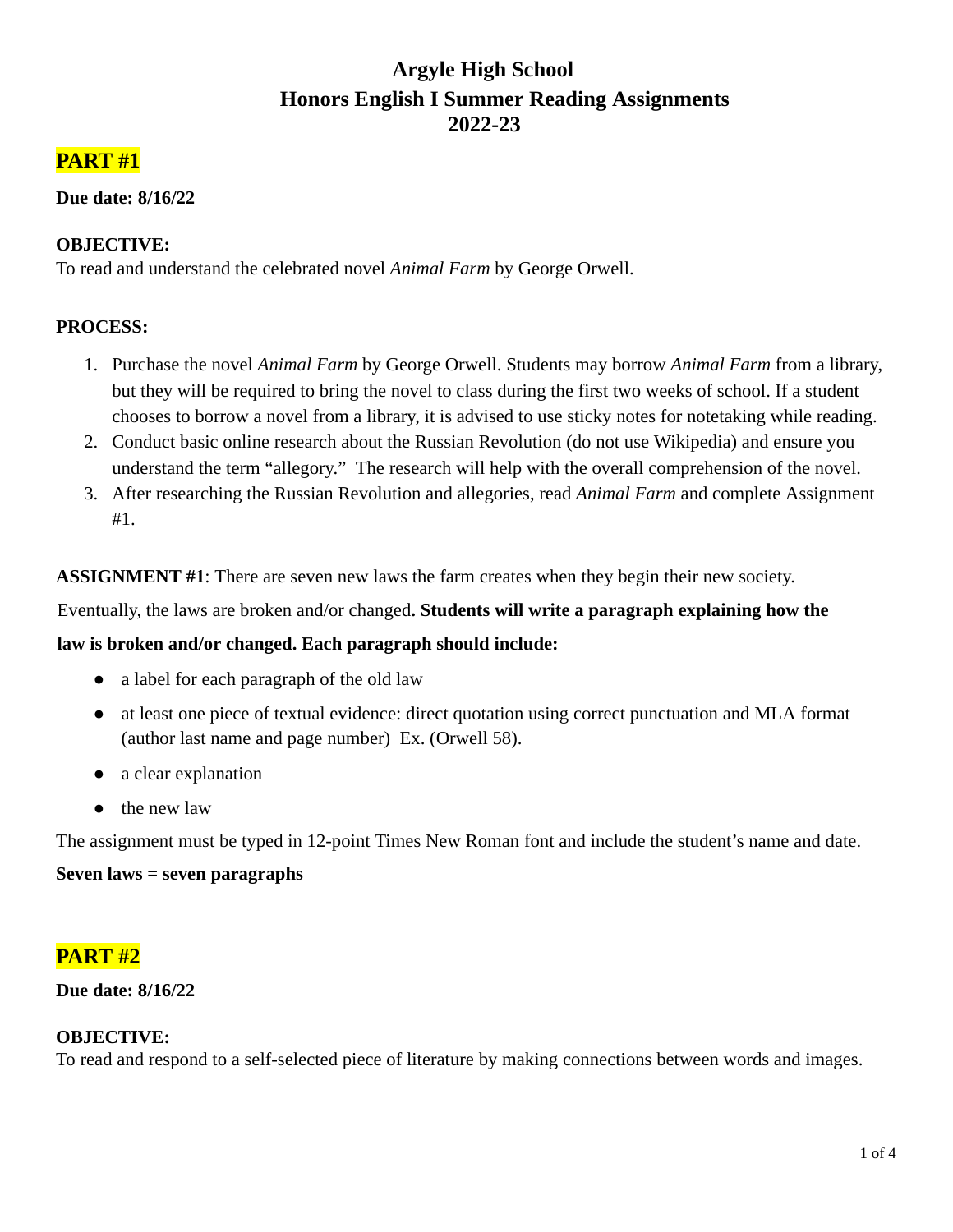#### **PROCESS:**

1. Choose and read one of the following options:

*Ender's Game* by Orson Scott Card *Strange Case of Dr. Jekyll and Mr. Hyde* by Robert Louis Stevenson *Pride and Prejudice* by Jane Austen *A Lesson Before Dying* by Ernest Gaines *West Side Story* (script) by Arthur Laurents *The Memory Keeper's Daughter* by Kim Edwards *What Made Maddy Run* by Kate Fagan *Long Way Down* by Jason Reynolds *All American Boys* by Brendan Kiely *Goodbye Days* by Jeff Zentmen *The Last Lecture* by Randy Pausch *An Invisible Thread* by Laura Schroff *Tell Me Three Things* by Julie Buxbaum

Several of the options have appeared on the Advanced Placement Literature exam. Also, they help add to students' understanding of other readings in Honors English I; however, some selections include adult language and adult situations. Make sure to research before selecting an option. Students will be writing an essay over their chosen piece during the first two weeks of school.

**2.** Using a standard-sized unlined piece of paper, write the student's name, date, and class period and begin Assignment #2.

#### **ASSIGNMENT #2: One-pager Book Project**

#### **Requirements:**

- Must include the title and author of the piece
- Must be on standard-sized, unlined paper, in landscape or portrait orientation.
- Students may create the project by hand or electronically.
- **●** Must fill the entire page
- **●** Must be in ink or typed no pencil (students are responsible for printing if chosen to create electronically)
- **●** Must use professional graphics (computer, collage, markers, colored pens/pencil)

#### **One-pager must include:**

- **1. Two quotations (with page numbers)** the student finds interesting or important **AND** explanations of what the quotes mean in the story's context.
- **2. One personal response** to the reading (connection to a personal experience)
- **3. One reflection statement** on the piece (more analytical or interpretive than the personal response) A student might address what the piece means or the **theme**. For example, the **theme** in a story is its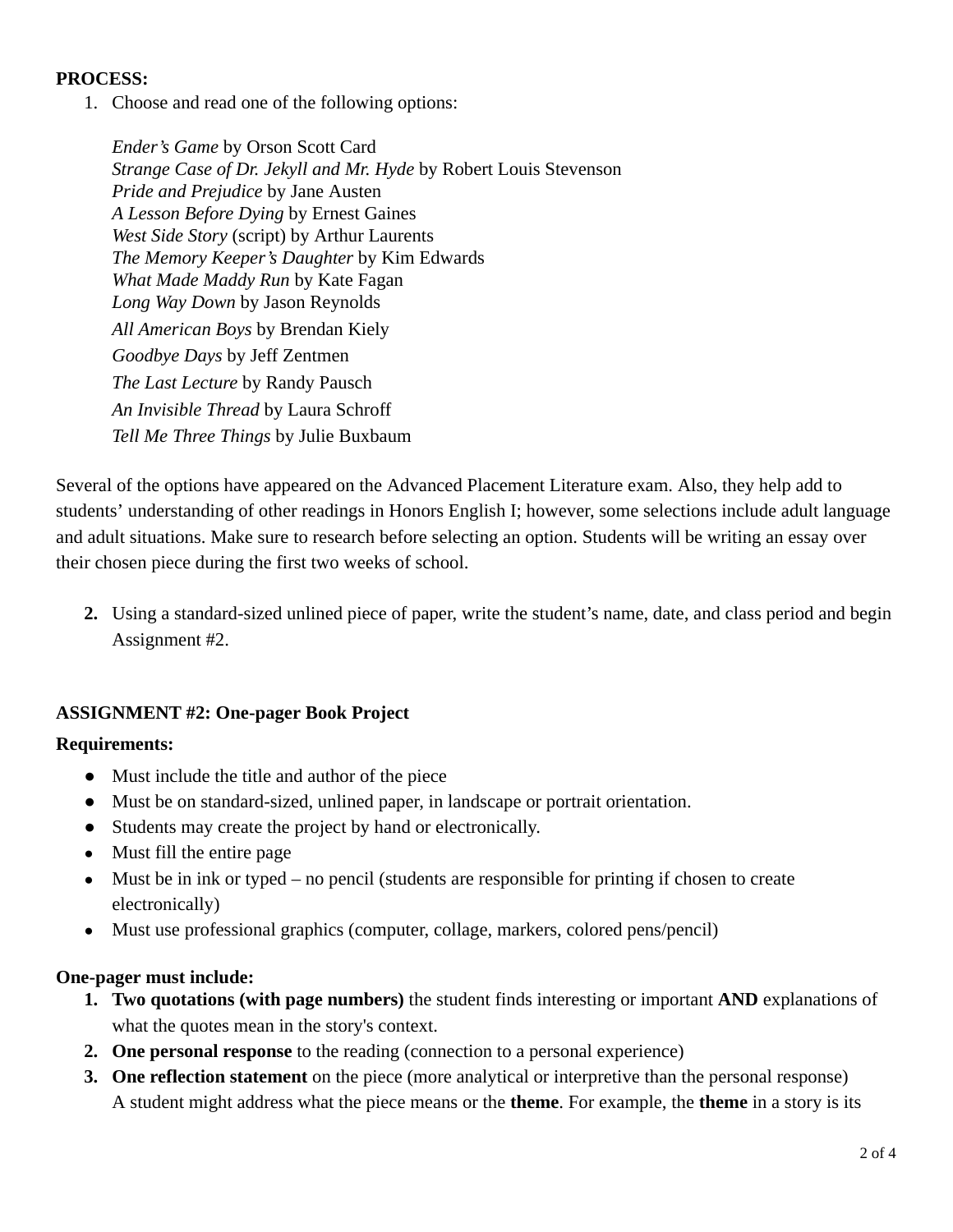underlying message or 'big idea.' In other words, what critical belief about life or humanity is the author trying to convey in the writing of this work?

**4. Visual representation(s)/symbolism.** This could be an object or character or represent an event from the story.

## **Points earned rubric:**

One-pager includes all required elements \_\_\_\_\_\_**60 points** One-pager is missing 1 element \_\_\_\_\_\_**50 points** One-pager is missing 2 elements \_\_\_\_\_\_**40 points** One -ager is missing 3 or more elements \_\_\_\_\_\_**30 points** One-pager is not submitted \_\_\_\_\_\_ **0 points**

## **In addition, evaluation of each element as described below:**

Explanations clearly indicate students interpretation of quotations \_\_\_\_\_\_**10 points** Response clearly indicates students connection to the novel\_\_\_\_\_\_**10 points** Reflection clearly indicates students interpretation of the novel as a whole **10 points** Visual representation(s) clearly relates to the other elements \_\_\_\_\_\_**10 points**

## **TOTAL\_\_\_\_\_\_\_\_/100 possible**

## **Examples of One-pagers for reference:**